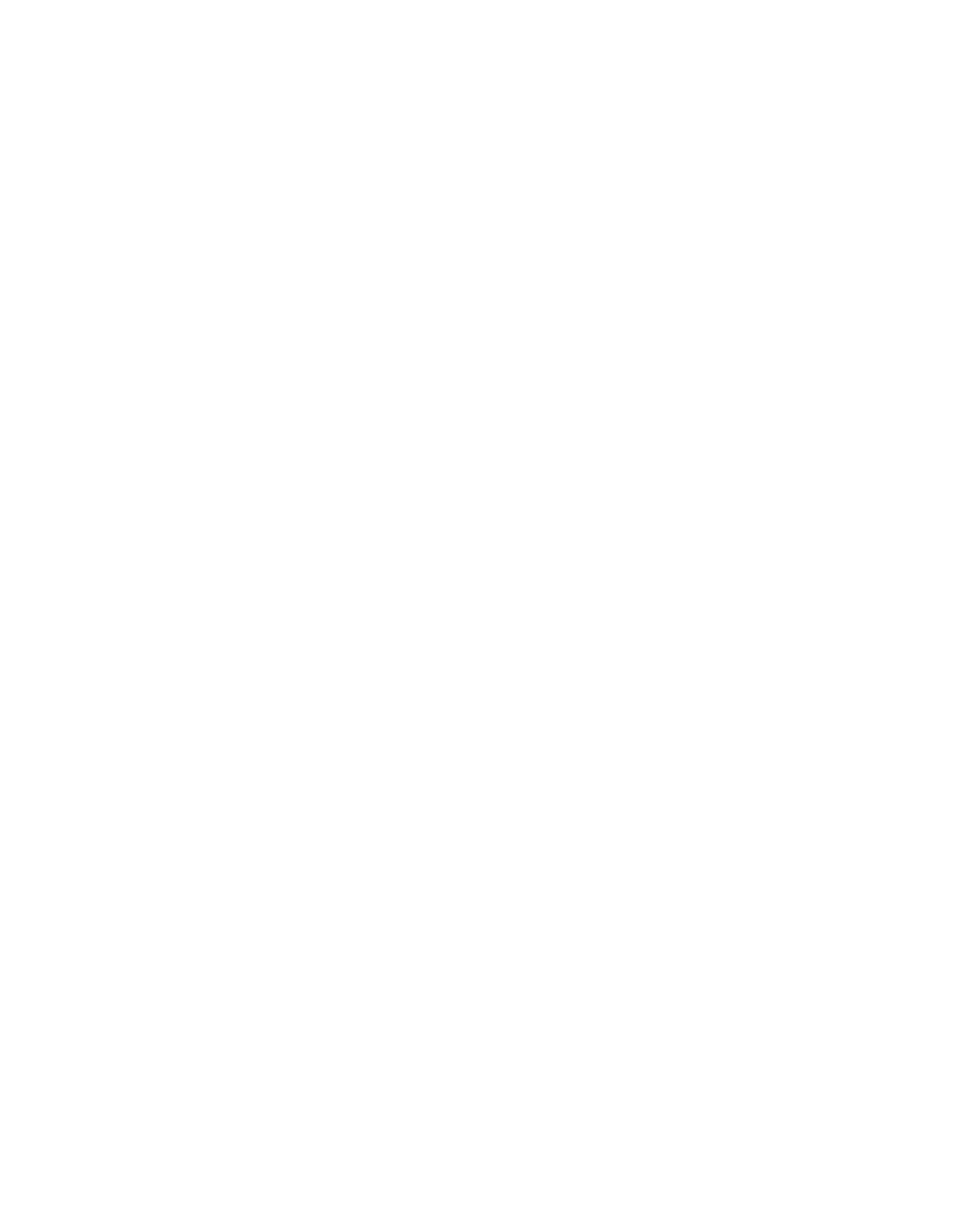### **SAGOLA TOWNSHIP CEMETERY ORDINANCE**

#### **#107-1993**

An ordinance to protect the public health, safety, and general welfare by establishing regulations relating to the operation, control, and management of the cemetery owned by the Township of Sagola, to provide penalties for the violation of the ordinance, and to repeal all ordinances or parts of ordinances in conflict with this ordinance.

### **THE TOWNSHIP OF SAGOLA, DICKINSON COUNTY, MICHIGAN ORDAINS:**

### **SECTION 1: TITLE**

This Ordinance shall be known and cited as the Sagola Township Cemetery Ordinance.

### **SECTION 2: DEFINITION**

- A. Burial space is a space for the burial of one person, except as provided otherwise herein.
- B. A cemetery lot, hereafter referred to as "Lot" shall consist of from one to eight contiguous burial space.
- C. Cemetery sexton is the person appointed by the Township Board to manage the affairs of the cemetery. The Township Board has the same authority as the cemetery sexton, hereafter referred to as the "Sexton."
- D. Child is a person 12 years or less. Infant is a person 1 year or less.
- E. Non-resident does not reside or own property in Sagola Twp. and is not a registered voter of the Township.
	- a. If a Sagola Twp. Resident is forced to leave Sagola Twp. for medical reasons, that person shall still be considered a resident.
- F. Sagola Twp. property owner.

#### **SECTION 3: SALE OF LOTS**

- A. Lots shall be sold for the purpose of the burial of the purchaser or his/her heirs at Law.
- B. All sales of lots grant a right-of-burial only and do not convey any other title to the Lot
- C. Lots may be transferred or sold by the owner at any price agreed upon. However, transfer shall become effective only by endorsement of an assignment upon the original burial form issued by the Sexton and entered upon the official record book of the Township.

#### **SECTION 4: PURCHASE PRICE**

- A. Each burial space shall cost: \$75 Resident; \$200 Non-Resident/Property Owner
- B. The Sexton is hereby granted the authority to determine whether purchaser is a resident, property owner, or non-resident, in order to determine appropriate price.
- C. All lots that have not been paid for within 60 days, remain the property of the Twp.
- D. The foregoing charges shall be collected by the Sexton, or by the Twp. Treasurer and shall be deposited in the cemetery fund.
- E. The Township Board, by resolution, may periodically alter the foregoing fees to accommodate increased costs and needed reserve funds for cemetery maintenance and acquisition.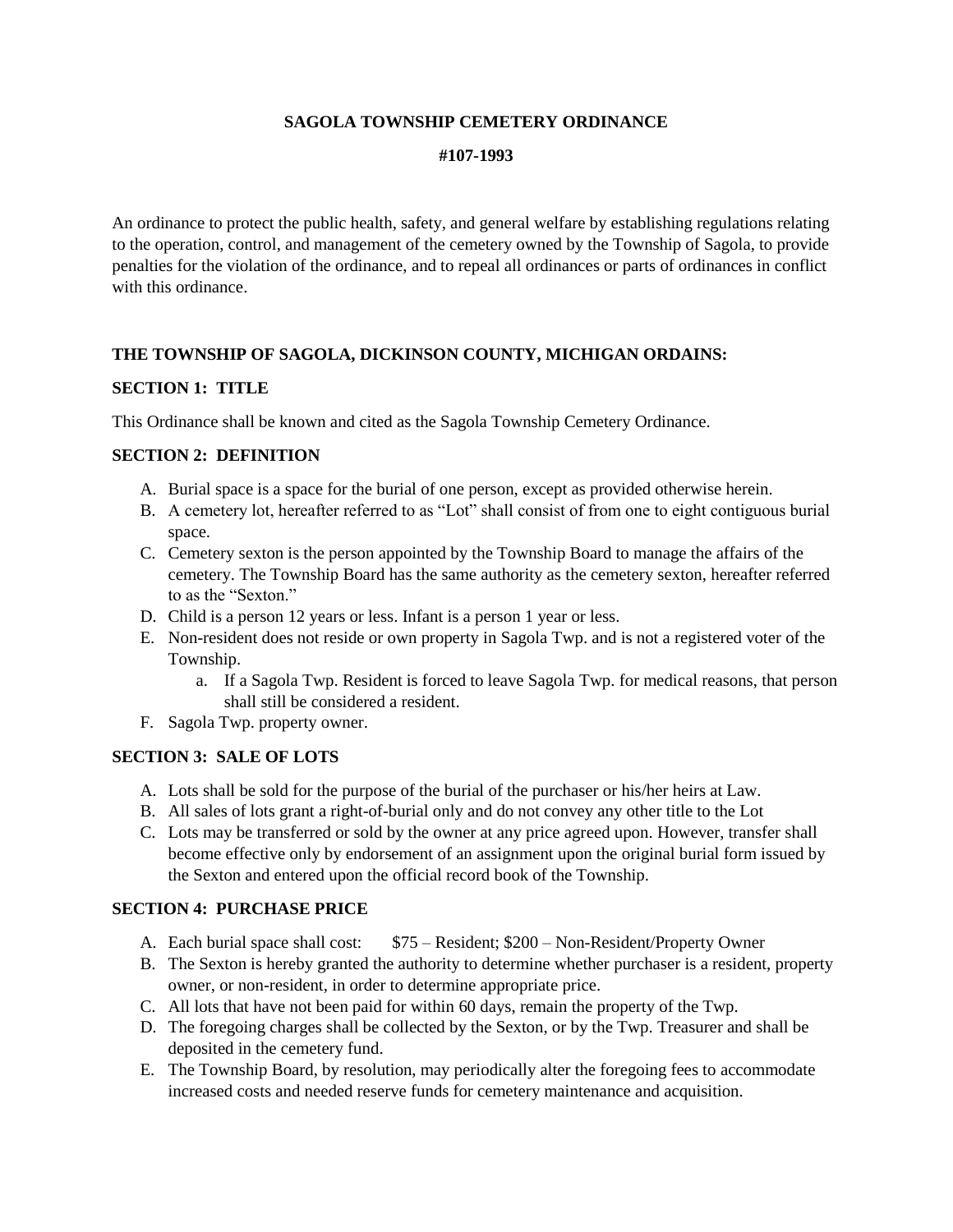### **SECTION 5: GRAVE OPENINGS**

- A. The opening and closing of any burial space, including the interment of ashes, shall be at a cost to be determined from time to time by resolution of the Township Board, payable to the Township.
- B. No burial spaces shall be opened and closed except under the direction and control of the Sexton. This provision shall not apply to proceedings for the removal and re-interment of bodies and remains, which matters are under the supervision of the local health department.

### **SECTION 6: MARKERS OR MEMORIALS**

Any large upright monuments must be located upon a suitable foundation to maintain them in an erect position.

### **SECTION 7: INTERMENT REGULATIONS**

Only one person may be buried in a burial space except for a mother and infant or two people, both of whom are either children of infants buried at the same time. A total of three cremation burials may share a single burial space. A cremation burial may be placed on top of a previous burial.

### **SECTION 8: GROUND MAINTENANCE**

- A. No grading, leveling, or excavating upon a burial space shall be allowed without the permission of the Sexton.
- B. No shrubs, trees or vegetation of any type shall be planted without the approval of the Sexton. Any of these items placed without approval may be removed at the discretion of the Sexton.
- C. The Township Board reserves the right to require removal or trimming of any tree, plant, or shrub located within the cemetery in the interest of maintaining proper appearance.
- D. Mounds, which hinder the free use of a lawn mower or other gardening apparatus, are prohibited.
- E. The Sexton shall have the right and authority to remove rand dispose of any and all growth, emblems, displays or containers that through decay, deterioration, damage or otherwise become unsightly, a source of litter, or a maintenance problem by October 1.
- F. Surfaces other than earth or sod are prohibited.
- G. All refuse of any kind or nature including, among other: dried flowers, wreaths, papers, and flower containers must be removed or deposited in containers located within the cemetery by October  $1<sup>st</sup>$ .

### **SECTION 9: FORFEITURE OF VACANT LOTS**

If a burial space(s) has remained vacant for 40 years from the date of sale, notice shall be sent as notified by the Sexton, to the Twp. Clerk by first class mail to the last known address of the last owner of record informing him/her of the expiration of the 40 year period and that all rights with respect to the lot or lots will be forfeited if he/she does not affirmatively indicate in writing to the Twp. Clerk within 60 days from the date of mailing of the notice, a desire to retain the lot. If no written response is received by the Twp. Clerk to that notice indicating a desire to retain the lot in question by or on behalf of the last owner on record of the within 60 days from the date of mailing to the notice, the burial space(s) shall automatically revert to the Twp.

### **SECTION 10: REPURCHASE OF LOTS OR BURIAL SPACES**

The Township will repurchase any cemetery lots or burial space from the owner for the original price paid the Township upon written request of said owner or his legal heirs or representatives.